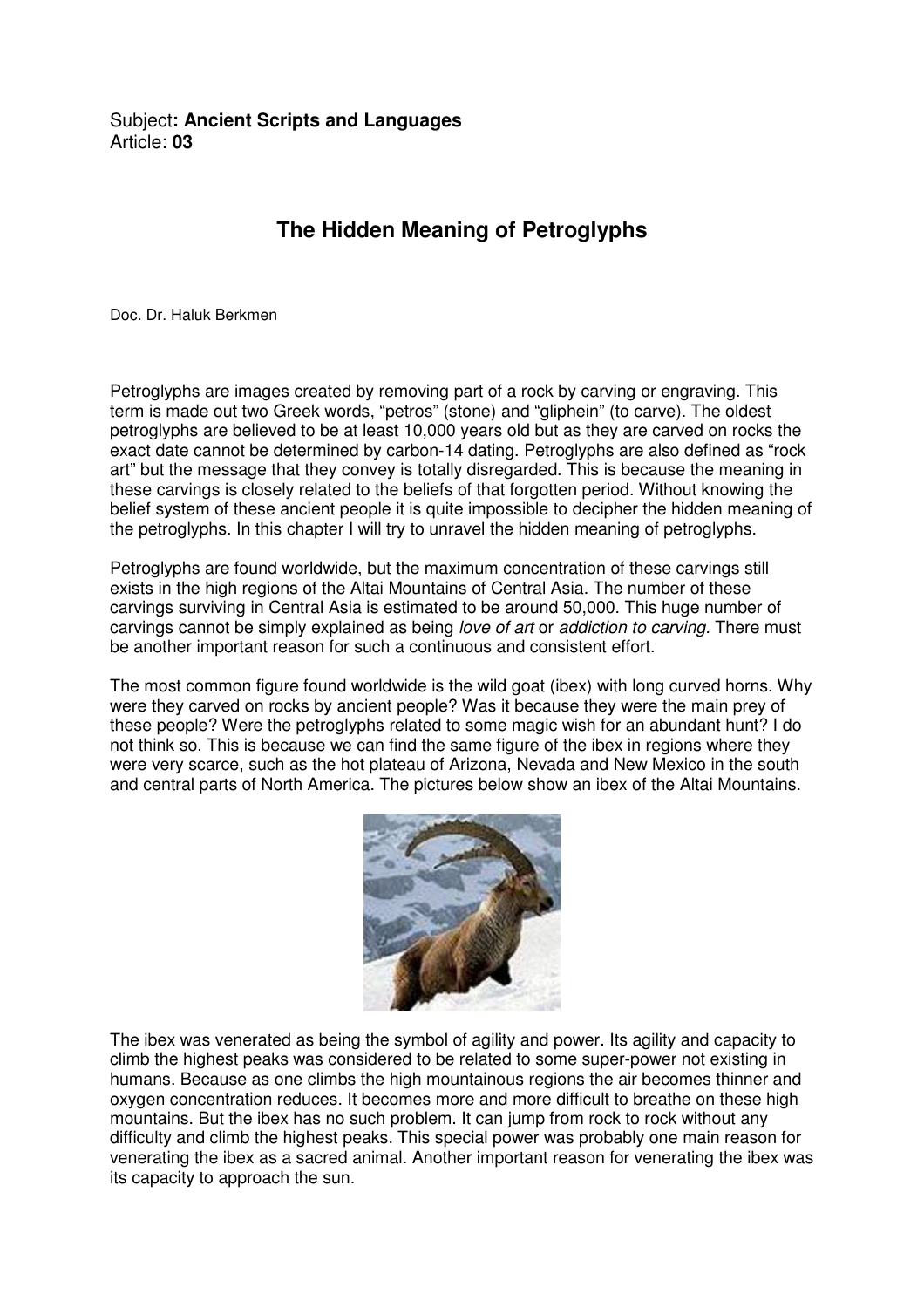Ancient people considered the sun as their main deity. The sun was the holy power residing beyond the horizon. It gave heat and light during the daytime and was the symbol of the lifegiving creator deity. When it moved beyond the horizon darkness settled and wild animal came out for hunting. Therefore, the sun was the symbol of life, protection and goodness. Its presence gave comfort and its lack gave fear to the early humans. Any creature that could approach the sun was venerated as having mystical powers. The ibex and most birds, especially the eagle, were such sacred animals. Also mountains were accepted as being special places. This is because mountains were natural formations rising towards the sun.

Early people believed that the power of the ibex resided in its horns. The horns of an ibex are much longer than an ordinary goat and therefore contain more power. The male ibex had longer horns compared to its female. This was also considered as a sign of force and special energy. So, not only the ibex but also all horned animals were considered to be sacred and their horn was the site where their power resided. Since the horn, by itself, was accepted to be the site where that mystical power resided, leaders of the ancient tribes started to wear horned helmets and horned head ornaments in order to show that they too were special and powerful. The leaders were incarnations of the sun deity on earth and therefore could rise towards the sun and perform mystical flights. This is how shamanism and mystical dances and rituals started among early humans speaking the proto-language. During these sacred gathering songs were chanted around bonfires. Fire became holy because it had the same power and characteristic as the sun.

I have mentioned in Chapter 1 that the Turkic Mu (Uighur) Empire was named as **Empire of the Sun**. Their symbols were representations of the sun and their leader was the shaman. The pictures below are clear indications of this connection. On the left side we see a person wearing horns and holding a spiral (1). There are several animals turned towards that person. The person on that petroglyph is the shaman incarnating the sun deity. He is the leader of the tribe. This is why all horned animals are looking in his direction. The same situation can be seen in the petroglyph at the center.



The central image is a petrogylph from a high peak in the Altai region of Central Asia (2). A long horned ibex and a horned deer are the main figures of this image. The length of the horn of the ibex is exaggerated on purpose to tell that this is not a regular ibex, but a special sacred one. The petroglyph on the right hand side is again an ibex from eastern Turkey, from the Tirishin plateau near the city of Van(3). If we find the same symbols in such distant regions of the world, we can conclude that these cultures were once connected and their source was common.

The early culture of the proto-world venerated a common **Sun god**. Since the sun resides in the sky, all creatures as well as natural formations rising towards the sun had also to be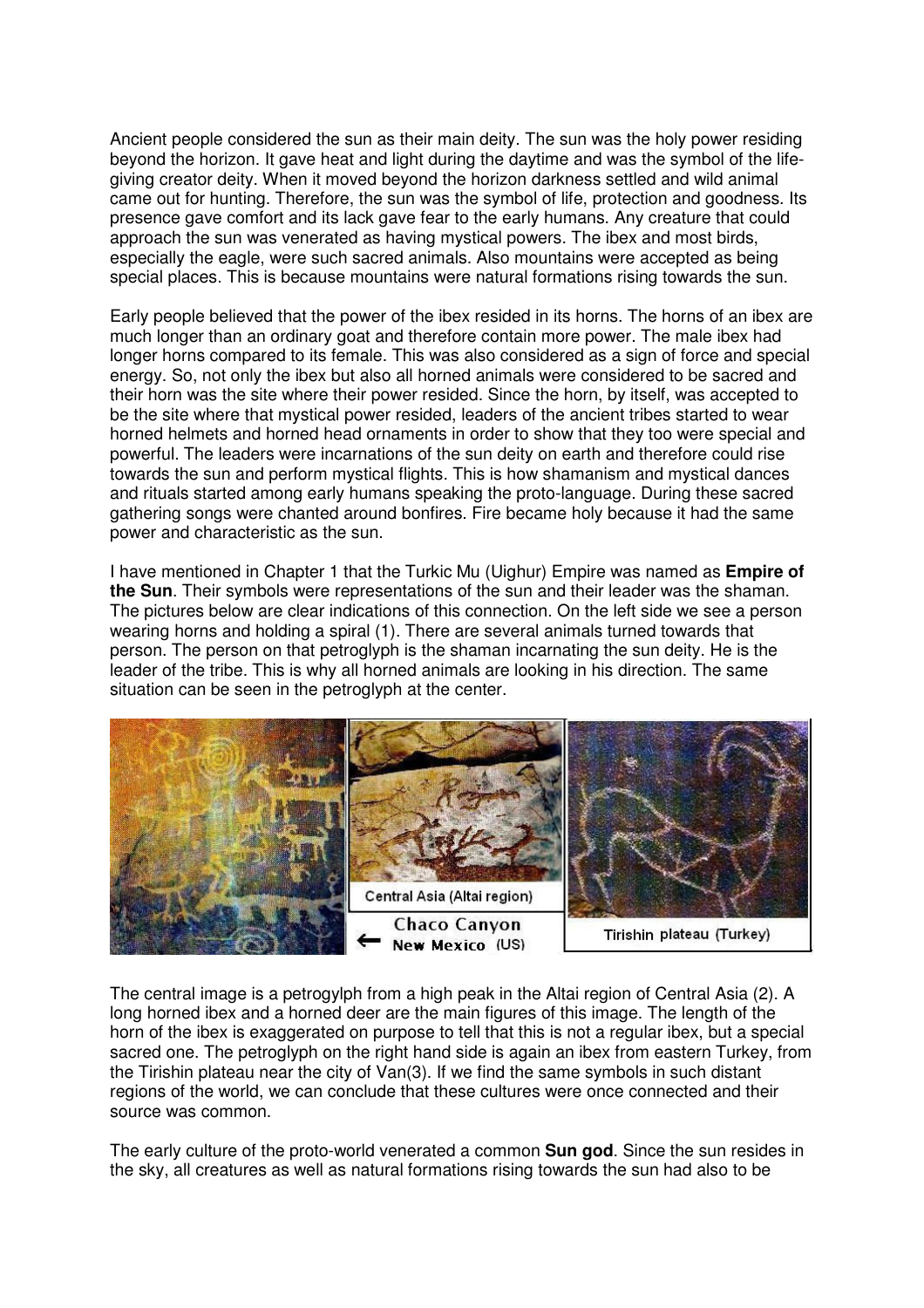venerated. This cultural belief started in Eurasia and spread into the world as these people moved towards new, unexplored regions and territories.

In the pictures below we see petroglyghs from the new world. Concentric circles are representation of the sun deity. A rope ladder and a hand is rising toward the sun. There are ibexes and a person wearing horns in the lower left side.



Arizona

Nevada

These petroglyhs are the precursors of the early ideograms. Ideograms are symbolic signs that convey an idea in a more sophisticated, rationalized and refined manner. They are the early forms of symbolic writing. They were not drawn by chance or by purposeless imagination. Their origin was rooted in the early forms and pictures existing in petroglyphs drawn by their ancestors. Let us not forget that several thousand years elapsed between the pictographic rock carvings and the symbolic ideograms.

There is a special term used to define the ideograms in Turkish. This word is "**Tamga**", which means "**an ideogram containing a complete message**". Therefore, the early ideograms were not phonetic letters but visual images conveying a sacred message. Early ideograms were not carved on rock or on the interior of caves just for fun or for counting herd animals, as many believe. They were carved for sending messages to the sun god. They were the early forms of written prayers. I will ponder and convey more detail on early ideograms in the future chapters.